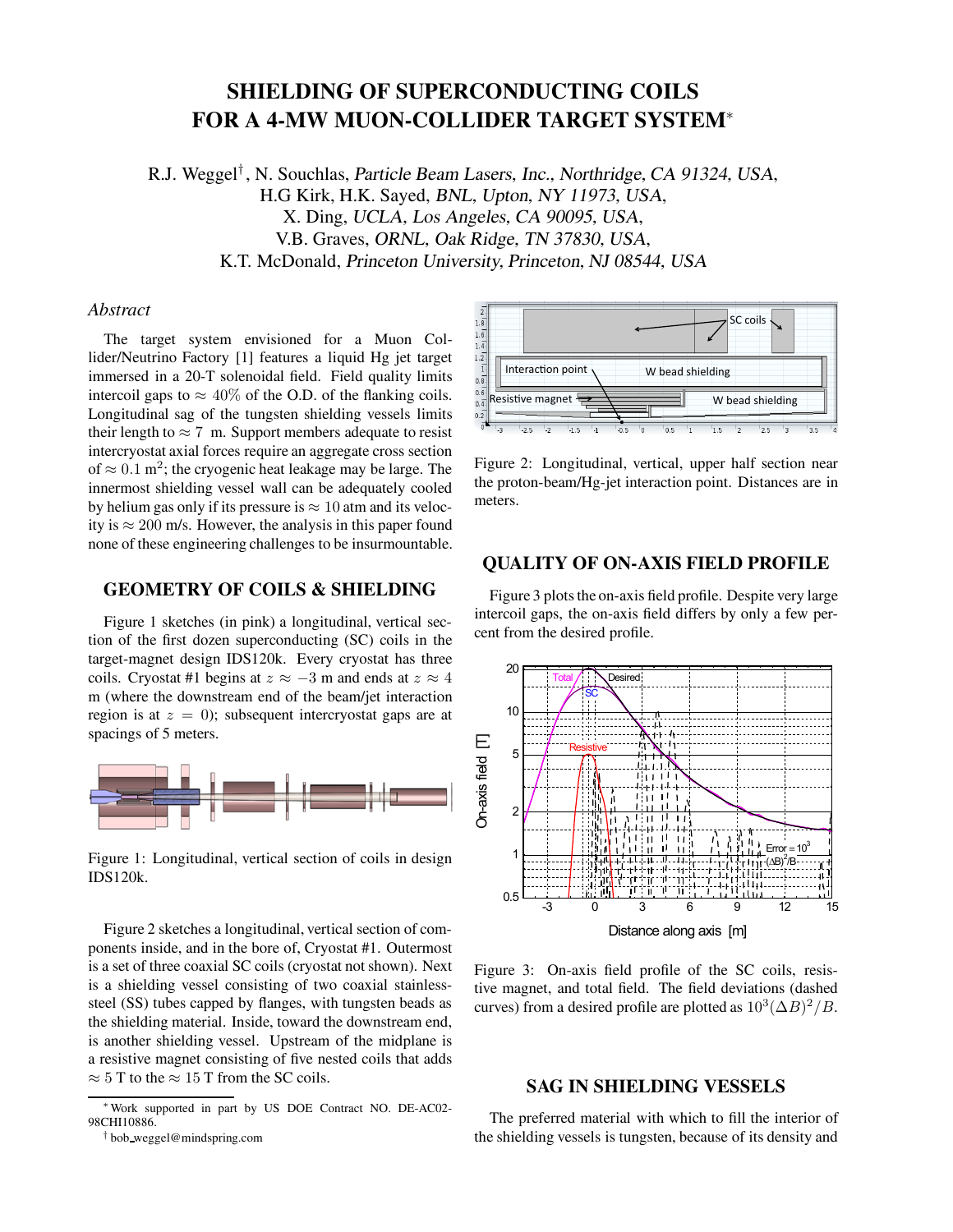

Figure 4: Tungsten (right) and tungsten-carbide beads.

high atomic number. The likely geometry is beads, in view of their abundant cooling surface and ability to fill all crannies of a vessel. Figure 4 shows beads of cobalt-bonded tungsten-carbide of density  $14.5$  g/cm<sup>3</sup> (left), and tungsten of 97% purity and density 18.2 g/cm<sup>3</sup> (right).

Experimental verification with marbles in water found their packing factor to be 61-62%. Beads of density 16.2  $g/cm<sup>3</sup>$  would pack to a density of 10  $g/cm<sup>3</sup>$ . With such beads the outer shielding vessel would weigh nearly 200 tons; the inner vessel would weigh about 20 tons.

During some steps of assembly or removal for replacement, vessels must be supported from only their upstream end. Figure 5 plots the deflection *vs*. length for each of the vessels when so supported. To limit the sag to 4 mm, the outer vessel should be no longer than 8 m.

The shielding vessels not only sag along their length, they also bulge under the weight of their shielding beads, and due to internal pressure if cooled by helium gas at 10 atm. Figure 6 shows side views of the outer shielding vessel of Fig. 2, and (bottom) both its outer and inner tubes. The von Mises stresses and deformations (magnified 200 fold) are modest:  $\sigma_{vM}$  < 107 MPa;  $\delta$  < 2.7 mm). Some bulging is evident.



Figure 5: Sag *vs*. length of shielding vessels, when cantilevered from one end.



Figure 6:  $\sigma_{vM}$  &  $\delta$  in outer shielding vessel of Cryostat #1.

#### **AXIAL LOADS BETWEEN COILS**

Table 1 lists the axial forces  $F_z$  in MN on each coil (Cu or SC) from either: 1) a triplet of SCs in any one of five cryostats; or 2) all coils = the 5-coil,  $11-MW$  copper magnet plus the 18 SC coils in Cryostats #1 through #6. The largest magnetic forces on coils are those on SC #1 through #3; respectively, 534, −364 and −124 MN. (A minus sign indicates that the force points upstream.)

Table 2 summarizes the forces between cryostats from coils in one other cryostat or from all coils in the magnet.

Table 1: Forces  $F_z$  in MN on each coil from each coil set.

|       | Cryo. 1   | Cryo.2    | Cryo.3    | Cryo. 4   | Cryo. 5   | All       |
|-------|-----------|-----------|-----------|-----------|-----------|-----------|
| Cu    | 0.721     | 0.102     | 0.0007    | 0.0001    | 0.0000    | 0.823     |
| SC#1  | 519       | 11.1      | 0.0886    | 0.0168    | 0.0061    | 534       |
| SC#2  | $-368$    | 8.23      | 0.0366    | 0.0058    | 0.0019    | $-364$    |
| SC#3  | $-151$    | 27.3      | 0.0567    | 0.0073    | 0.0021    | $-124$    |
| SC #4 | $-42.4$   | 6.69      | 0.0796    | 0.0071    | 0.0018    | $-35.7$   |
| SC #5 | $-2.98$   | $-2.61$   | 0.168     | 0.0052    | 0.0009    | $-5.43$   |
| SC#6  | $-1.24$   | $-4.07$   | 1.69      | 0.0234    | 0.0030    | $-3.60$   |
| SC #7 | $-0.058$  | $-1.14$   | 0.670     | 0.0039    | 0.0003    | $-0.528$  |
| SC#8  | $-0.111$  | $-0.766$  | 0.151     | 0.220     | 0.0036    | $-0.502$  |
| SC#9  | $-0.0137$ | $-0.0269$ | $-0.821$  | 0.634     | 0.0023    | $-0.225$  |
| SC#10 | $-0.0120$ | $-0.0184$ | $-0.722$  | 0.511     | 0.0043    | $-0.237$  |
| SC#11 | $-0.0135$ | $-0.0142$ | $-0.130$  | $-0.0004$ | 0.129     | $-0.028$  |
| SC#12 | $-0.0044$ | $-0.0031$ | $-0.0053$ | $-0.510$  | 0.789     | 0.269     |
| SC#13 | $-0.0037$ | $-0.0024$ | $-0.0033$ | $-0.789$  | 0.511     | $-0.283$  |
| SC#14 | $-0.0047$ | $-0.0025$ | $-0.0024$ | $-0.129$  | $-0.0011$ | $-0.0109$ |
| SC#15 | $-0.0017$ | $-0.0008$ | $-0.0005$ | $-0.0043$ | $-0.511$  | 0.271     |
| Sum   | $-46.1$   | 44.8      | 1.26      | $-0.0035$ | 0.0219    | 0.0008    |

Table 2: Axial forces  $F_z$  in MN between coil sets.

|         | Cryo.1    | Cryo. 2   | Cryo.3    | Cryo. 4   | Cryo. 5   | A11      |
|---------|-----------|-----------|-----------|-----------|-----------|----------|
| Cп      | 0.721     | 0.102     | 0.0007    | 0.0001    | 0.0000    | 0.823    |
| Cryo.1  | 0.0040    | 46.6      | 0.182     | 0.0299    | 0.0102    | 46.1     |
| Cryo. 2 | $-46.6$   | $-0.0001$ | 1.94      | 0.0356    | 0.0057    | $-44.8$  |
| Cryo.3  | $-0.182$  | $-1.94$   | 0.0000    | 0.858     | 0.0063    | $-1.26$  |
| Cryo. 4 | $-0.0299$ | $-0.0356$ | $-0.858$  | $-0.0001$ | 0.922     | 0.0034   |
| Cryo. 5 | $-0.0102$ | $-0.0057$ | $-0.0063$ | $-0.922$  | $-0.0009$ | $-0.023$ |
| Sum     | $-46.1$   | 44.8      | 1.26      | $-0.0035$ | 0.0219    | 0.0008   |